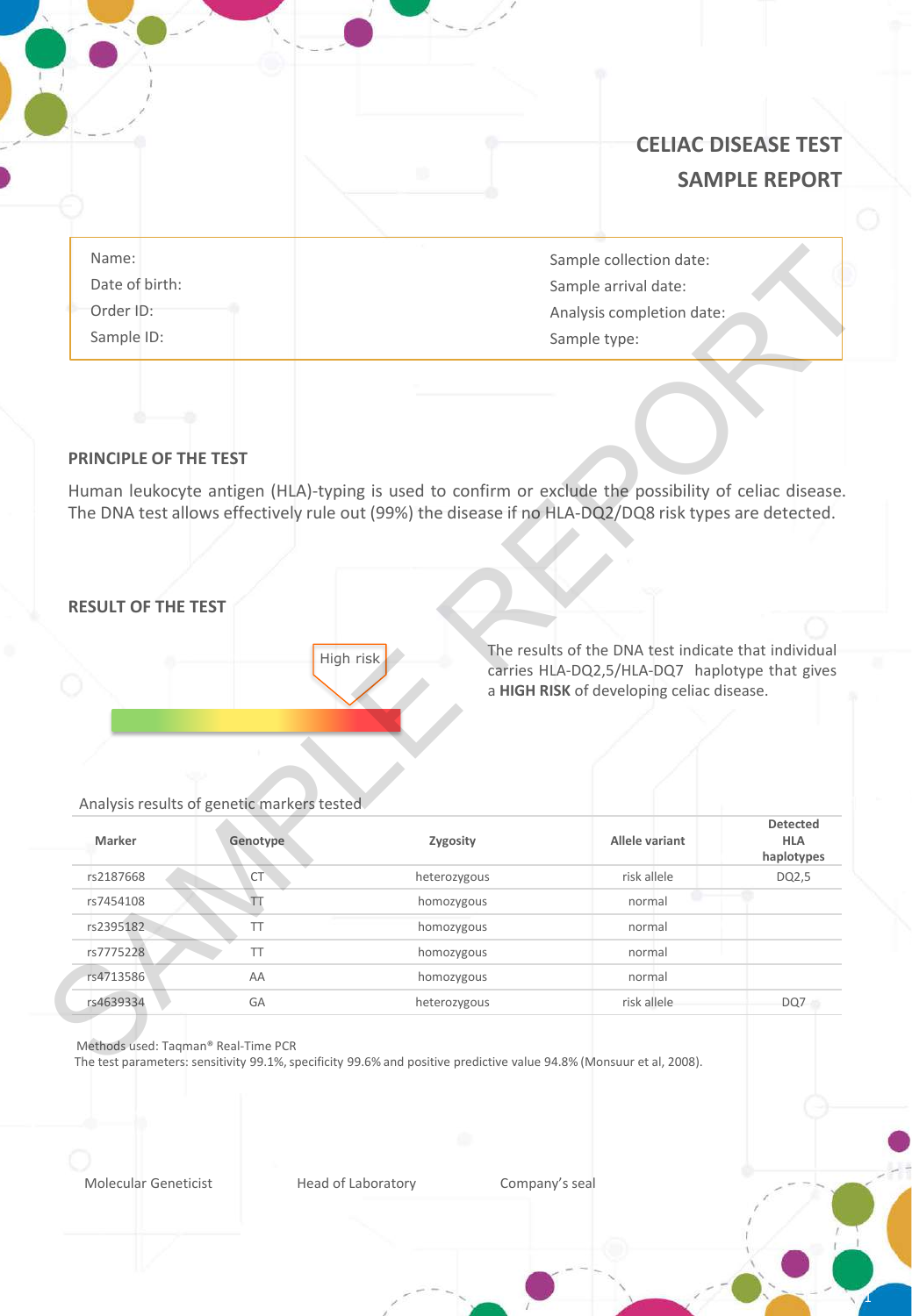### **CELIAC DISEASE DESCRIPTION**

### **Clinical features of celiac disease**

| <b>Clinical features of celiac disease</b> |                                             |                                |  |
|--------------------------------------------|---------------------------------------------|--------------------------------|--|
|                                            |                                             |                                |  |
| <b>Typical signs</b><br>and symptoms       | <b>Atypical signs</b><br>and symptoms       | <b>Associated diseases</b>     |  |
| Abdominal distension                       | Alopecia areata                             | Addison disease                |  |
| Abdominal pain                             | Anemia (iron deficiency)                    | Atrophic gastritis             |  |
| Anorexia                                   | Aphthous stomatitis                         | Autoimmune hepatitis           |  |
| Bulky, sticky and pale stools              | Arthritis                                   | Autoimmune pituitaritis        |  |
| Diarrhea                                   | Attention-deficit hyperactivity<br>disorder | Autoimmune thyroiditis         |  |
| Flatulence                                 | Cerebellar ataxia                           | Behçet disease                 |  |
| Failure to thrive                          | Chronic fatigue, weakness                   | Dermatomyositis                |  |
| Muscle wasting                             | Constipation                                | Inflammatory arthritis         |  |
| Nausea                                     | Dental anomalies                            | Multiple sclerosis             |  |
| Steatorrhea                                | Depression                                  | Myasthenia gravis              |  |
| Vomiting                                   | Dermatitis herpetiformis                    | Primary biliary cirrhosis      |  |
| Weight loss                                | Epilepsy                                    | Primary sclerosing cholangitis |  |
|                                            | Esophageal reflux                           | Psoriasis                      |  |
|                                            | Hepatic steatosis                           | Sjögren disease                |  |
|                                            | Infertility, miscarriage                    | Type 1 diabetes mellitus       |  |
|                                            | Isolated hypertransaminasemia               | Vitiligo                       |  |
|                                            | Late-onset puberty                          |                                |  |
|                                            | Mouth ulcers                                |                                |  |
|                                            | Myelopathy                                  |                                |  |
|                                            | Obesity                                     |                                |  |
|                                            | Osteoporosis, osteopenia                    |                                |  |
|                                            | Peripheral neuropathy                       |                                |  |
|                                            |                                             |                                |  |

2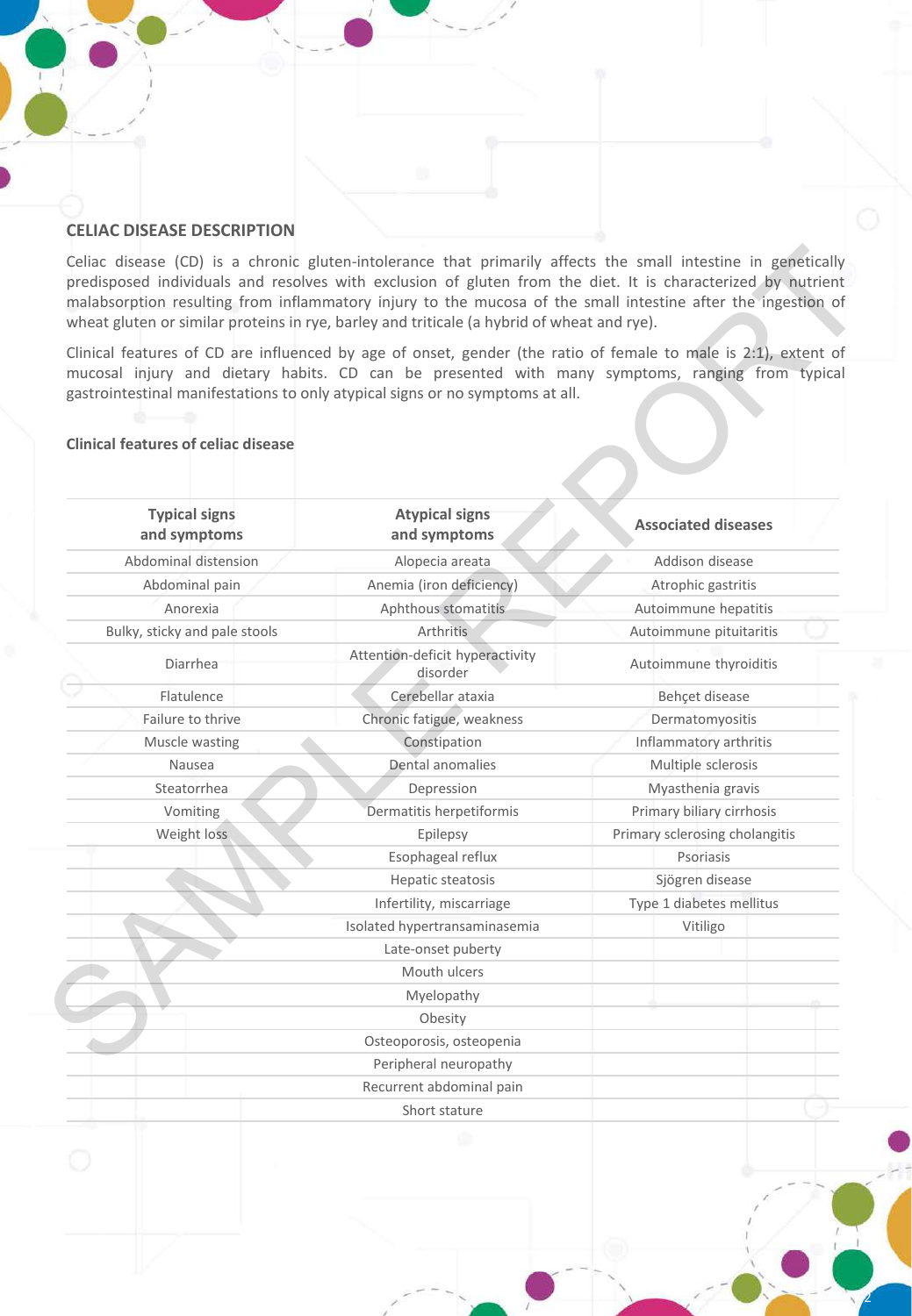#### **TREATMENT**

Strict, lifelong gluten-free diet (GFD) is currently the only effective treatment for CD as there is no medication that can reliably prevent gluten caused damage to the mucosa of the small intestine. Early diagnosis of CD is important for starting a therapeutic diet as soon as possible. Untreated CD significantly increases risk of developing long-term complications such as malnutrition, malignancy, osteoporosis, infertility, and autoimmunity. The diet requires complete elimination of all forms of wheat, barley and rye and their derivatives. Introduction of uncontaminated oats into the diet of people with CD should be followed up by careful monitoring of any signs of clinical and serological relapse.

# **Grains, flours and starches not permitted in a GFD Gluten-free grains, flours, and starches allowed in a GFD**♯ **Other foods allowed in a GFD** Barley **Amaranth (grain type)** (A. caudatus, A. cruentus, A. hypochondriacus) Condiments: plain pickles, olives, nature herbs, pure black pepper, vinegar Bran Arrowroot starch is mainly obtained from the rhizomes of Maranta arundinacea Eggs Bulgur Bean flours Fresh meats (all) Couscous **Buckwheat** Fruits: fresh, frozen, and plain juices (canned fruits no added) Farina Corn Liquid vegetable oils Farro\* Legumes: lentils, garbanzo beans (chickpeas), peas, beans Milk products: cream, buttermilk, plain yogurt Gluten, gluten flour Millet Snack foods: plain popcorn, nuts, and soy nuts Graham flour Nut flour and nut meals Sweets: honey, corn syrup, sugar (brown and white) Malt (extract, flavoring, syrup) Oats ("pure")\*\*\* Vegetables: fresh, frozen and plain juices (canned vegetables no added) Oats (bran, syrup)\*\* Rice, all forms (brown, white, sweet, wild, jasmine, basmati etc.) Rye Seeds Semolina (milled wheat) Sorghum flour Soy flour Tapioca (cassava, Manihot esculenta) Teff flour (Eragrostis tef) Strict, lifelong gluten-free diet (SFD) is currently the only effective trastment for CD as there is no meclication<br>thro contribute course of the control of small intestince CD of the simulation of the control of the small

**Gluten-free dietary guidelines**

\* A food product that composed of the grains of certain wheat species in whole form. Depending on geographic region einkorn, emmer or spelt wheat is known as farro.

\*\* Commercial oats are most likely contaminated with gluten from other grains.

\*\*\* Only pure oats could be safely introduced into the diet of most people (>95%) with CD, but careful monitoring of clinical and serological symptoms is necessary.

♯ Although these gluten-free grains, flours, and starches are recommended in a GFD, there are concerns over cross-contamination with gluten-containing grains. These food products should be labeled as gluten-free.

3